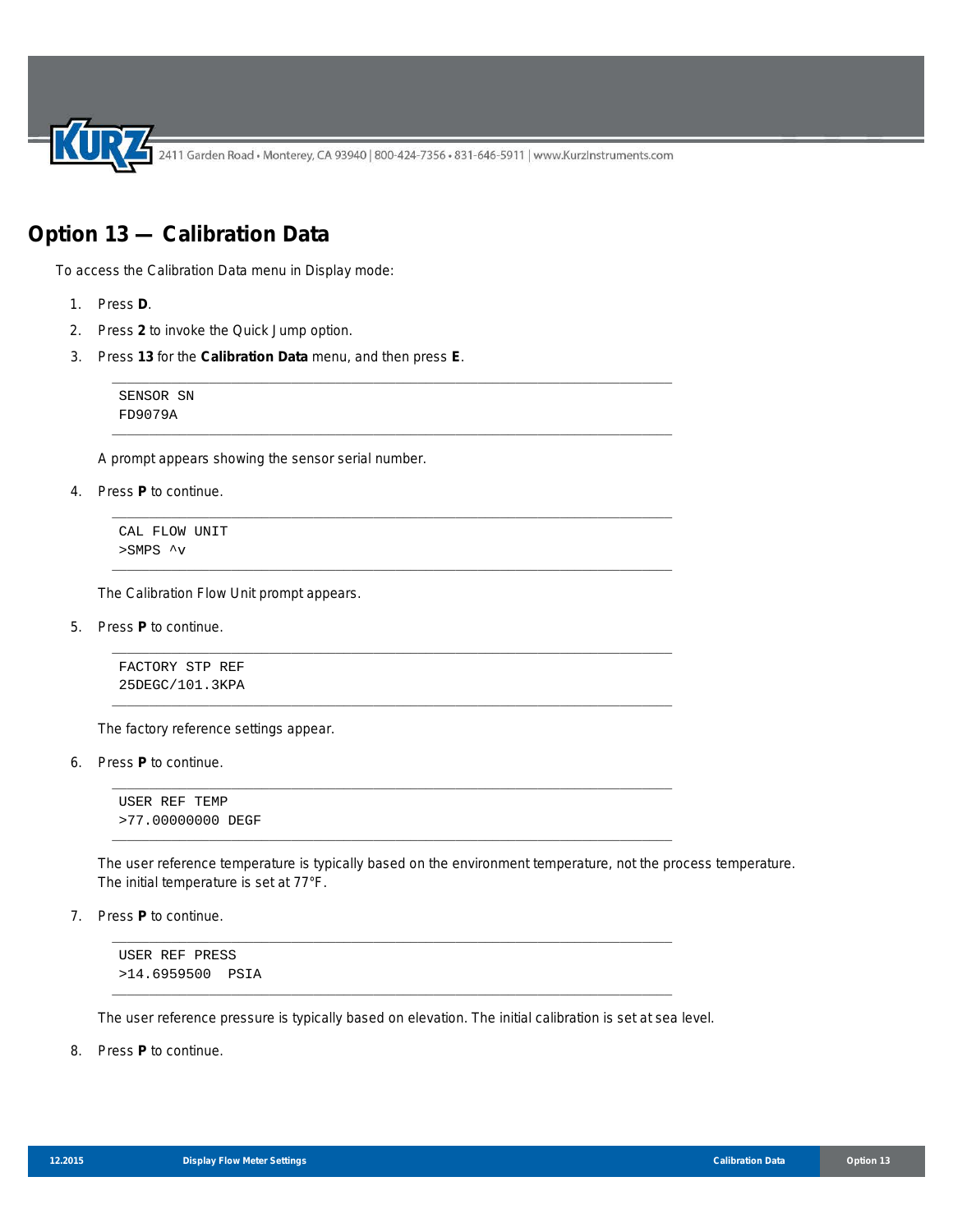2411 Garden Road • Monterey, CA 93940 | 800-424-7356 • 831-646-5911 | www.KurzInstruments.com

\_\_\_\_\_\_\_\_\_\_\_\_\_\_\_\_\_\_\_\_\_\_\_\_\_\_\_\_\_\_\_\_\_\_\_\_\_\_\_\_\_\_\_\_\_\_\_\_\_\_\_\_\_\_\_\_\_\_\_\_\_\_\_\_\_\_\_\_\_\_\_\_\_\_\_

\_\_\_\_\_\_\_\_\_\_\_\_\_\_\_\_\_\_\_\_\_\_\_\_\_\_\_\_\_\_\_\_\_\_\_\_\_\_\_\_\_\_\_\_\_\_\_\_\_\_\_\_\_\_\_\_\_\_\_\_\_\_\_\_\_\_\_\_\_\_\_\_\_\_\_

GAS NAME >Air

The gas name prompt appears.

Gas names are referred to by their molecular formula.

| Gas            | <b>Molecular Formula</b> | <b>Molar Weight</b> | Gas                              | <b>Molecular Formula</b>      | <b>Molar Weight</b> |
|----------------|--------------------------|---------------------|----------------------------------|-------------------------------|---------------------|
| Air            | Air                      | 28.97               | Helium                           | He                            | 4.00                |
| Argon          | Ar                       | 39.94               | Hydrogen                         | H <sub>2</sub>                | 2.02                |
| <b>Butane</b>  | C4H10                    | 58.12               | Digester gas<br>(50 CH4, 50 CO2) | 50/50                         |                     |
| Carbon dioxide | CO <sub>2</sub>          | 44.01               | Digester gas<br>(60 CH4, 40 CO2) | 60/40                         |                     |
| Dry ammonia    | NH <sub>3</sub>          | 17.04               | Digester gas<br>(70 CH4, 30 CO2) | 70/30                         |                     |
| Dry chlorine   | CL <sub>2</sub>          | 71.0                | Nitrogen                         | N <sub>2</sub>                | 28.02               |
| Ethane         | C2H6                     | 30.07               | Oxygen                           | O <sub>2</sub>                | 32.00               |
| Ethylene       | C2H4                     | 28.05               | Propane                          | C <sub>3</sub> H <sub>8</sub> | 44.09               |

## 9. Press **P** to continue.

The molar weight prompt appears.

10. Press **P** to continue.

NEW REF DENSITY: 1.9684 KG/M3

The reference density is automatically generated based on the values entered for the reference temperature and reference pressure.

\_\_\_\_\_\_\_\_\_\_\_\_\_\_\_\_\_\_\_\_\_\_\_\_\_\_\_\_\_\_\_\_\_\_\_\_\_\_\_\_\_\_\_\_\_\_\_\_\_\_\_\_\_\_\_\_\_\_\_\_\_\_\_\_\_\_\_\_\_\_\_\_\_\_\_

\_\_\_\_\_\_\_\_\_\_\_\_\_\_\_\_\_\_\_\_\_\_\_\_\_\_\_\_\_\_\_\_\_\_\_\_\_\_\_\_\_\_\_\_\_\_\_\_\_\_\_\_\_\_\_\_\_\_\_\_\_\_\_\_\_\_\_\_\_\_\_\_\_\_\_

\_\_\_\_\_\_\_\_\_\_\_\_\_\_\_\_\_\_\_\_\_\_\_\_\_\_\_\_\_\_\_\_\_\_\_\_\_\_\_\_\_\_\_\_\_\_\_\_\_\_\_\_\_\_\_\_\_\_\_\_\_\_\_\_\_\_\_\_\_\_\_\_\_\_\_

\_\_\_\_\_\_\_\_\_\_\_\_\_\_\_\_\_\_\_\_\_\_\_\_\_\_\_\_\_\_\_\_\_\_\_\_\_\_\_\_\_\_\_\_\_\_\_\_\_\_\_\_\_\_\_\_\_\_\_\_\_\_\_\_\_\_\_\_\_\_\_\_\_\_\_

11. Press **P** to continue.

 $\overline{a}$ 

GAS MOL WT >28.9600000